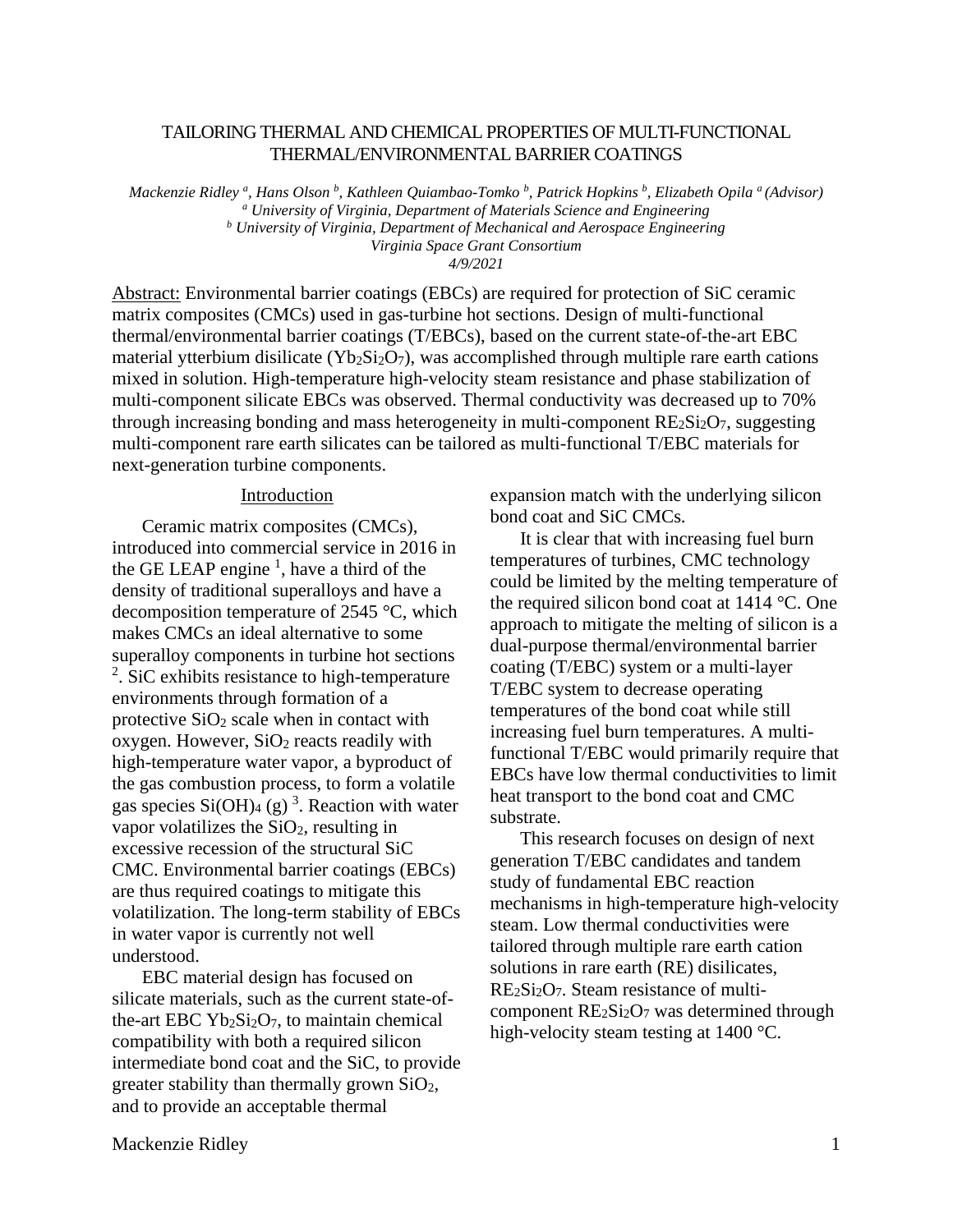## Background

The phase diagram for the  $Yb_2O_3-SiO_2$ system is presented in Figure 1, where all other rare earth silicate systems display similar phase stabilities as shown for the Yb-Si-O system. Three line compounds are present on the rare earth silicate phase diagrams:  $RE<sub>2</sub>Si<sub>2</sub>O<sub>7</sub>$ ,  $RE<sub>4</sub>Si<sub>3</sub>O<sub>12</sub>$  (more recently represented as a RE-deficient  $RE_{9.33} \square_{0.67}$ Si<sub>6</sub>O<sub>26</sub><sup>4,5</sup>), and RE<sub>2</sub>SiO<sub>5</sub>. The  $RE_{9.33}\Box_{0.67}Si_6O_{26}$  apatite phase is not well studied in the literature, and is generally only present at temperatures higher than desired EBC use temperatures.



It has been assumed that all rare earth silicates behave similarly in steam environments through production of a Si(OH)<sup>4</sup> (g) species, as shown in Equations (1) and (2).

$$
RE2Si2O7 + 2 H2O(g) \rightarrow RE2SiO5 +\nSi(OH)4(g) + porosity
$$
\n
$$
RE2SiO5 + 2 H2O(g) \rightarrow RE2O3 +\nSi(OH)4(g) + porosity
$$
\n(2)

Figure 2 shows the seven stable polymorphs for all  $RE_2Si_2O_7$ , where  $RE = Sc$ , Lu, Yb, and Tm do not contain polymorphs and are stable as the β-phase. The β-,  $γ$ -, and G-phases are desirable due to their coefficient of thermal expansion (CTE) match with SiC. The stable β-phase is generally desired for EBC material candidates to limit polymorph transitions during thermal cycling. Multicomponent rare earth silicates should thus be phase stabilized over the entire temperature range as the β-,  $γ$ -, or G- RE<sub>2</sub>Si<sub>2</sub>O<sub>7</sub> phases to prevent phase changes with associated cracking from volume changes during temperature cycling.



Gas turbine combustion environments contain approximately 10%  $H<sub>2</sub>O$  (g) as well as unreacted oxygen under high pressures <sup>8</sup>, where the high total pressures of gas turbines translates to water vapor partial pressures near 1 atm. Historically, high-temperature water vapor studies have been limited to low total pressures of water vapor or low velocity steam due to complexities in high velocity steam testing setups. The inlet gas velocity for a Model 501-K turbine (Rolls-Royce, Indianapolis, IN) field test at vane mid-span has been measured at  $\sim$ 160 m/s, and the gas stream is further accelerated to  $\approx$  575 m/s at the vane exit<sup>9</sup>. High velocities are hence vital to steam testing for accurate understanding of thermochemical and thermomechanical stability of EBCs.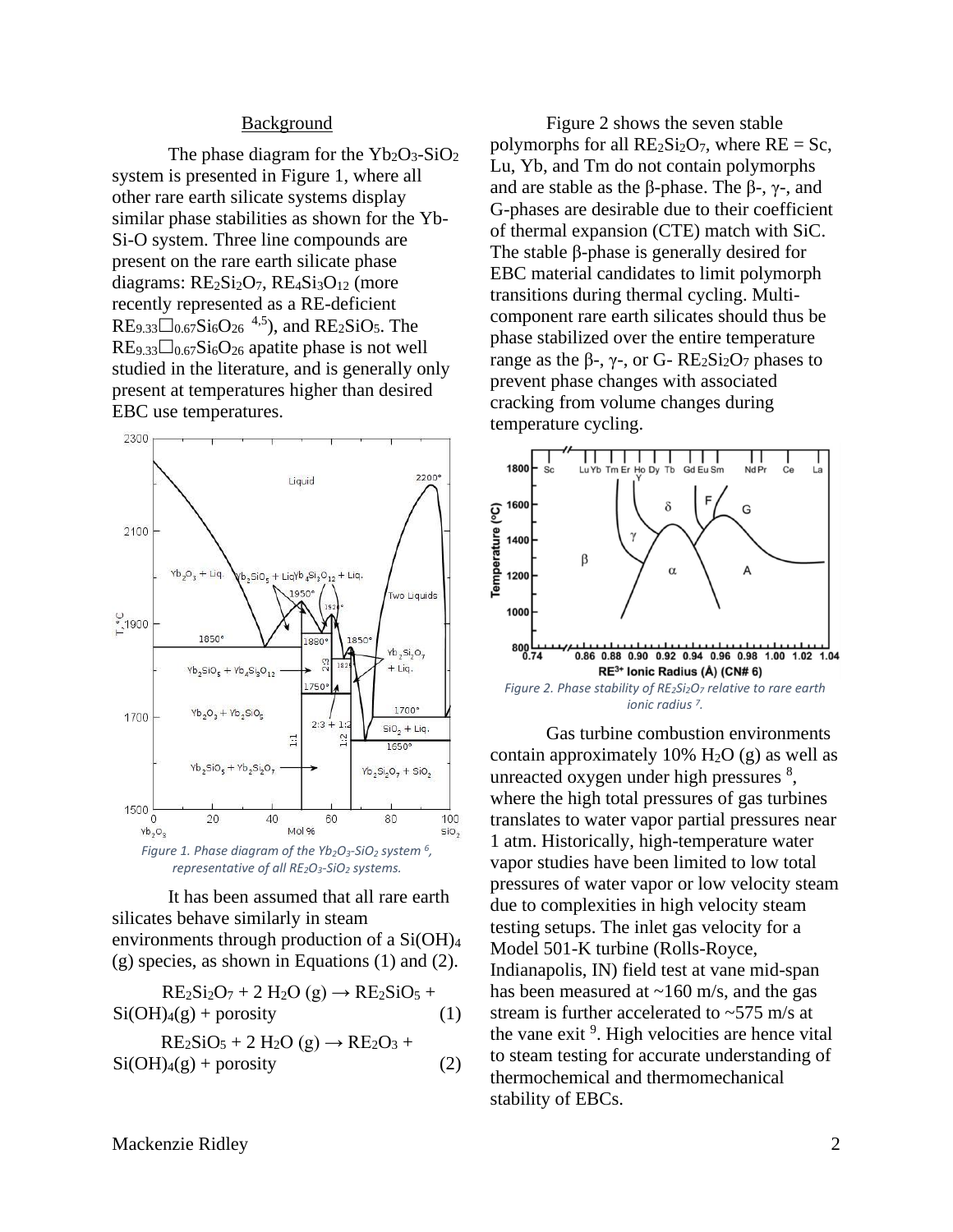The concept of utilizing entropy has revolutionized materials design in many alloy and ceramic systems <sup>10, 11</sup>, challenging stateof-the-art materials design. At elevated temperatures, entropy can become a dominating factor for minimizing Gibbs free energy through  $\Delta G = \Delta H - T \Delta S$ , where  $\Delta G$  is Gibbs free energy,  $\Delta H$  is enthalpy, T is temperature, and  $\Delta S$  is entropy <sup>12</sup>. Minimization of Gibbs free energy can lead to improved material stability at elevated temperatures, where changes in bond strength and melting temperature are hypothesized to contribute to material property changes. A possible example of unique high entropy material properties was noted by Ushakov et al., where a single phase  $(La, Sm, Dy, Er, Nd)<sub>2</sub>O<sub>3</sub> solution displayed a$ measured melting temperature  $(2456 \pm 12 \degree C)$ higher than all of the individual constituent oxides <sup>13</sup>. Rare earth silicate specimens containing two or more rare earth cations in solid solution will be referred to as multicomponent rare earth silicates in this work.

Research on  $(Y_x Y b_{1-x})_2 S i_2 O_7$  showed that the desired beta phase can be stabilized and that the undesired high-temperature polymorphs associated with  $Y_2Si_2O_7$  can be avoided, depending on the ytterbium concentration  $14$ . A high entropy  $(Yb_{0.2}Y_{0.2}Lu_{0.2}Sc_{0.2}Gd_{0.2})_2Si_2O_7$  was produced, where the low-CTE β-phase was stabilized for the solid solution <sup>15</sup> despite  $Gd_2Si_2O_7$  being stable as the  $\alpha$ -phase in the temperature range of interest. A four-component disilicate  $(Er_{0.25}Tm_{0.25}Yb_{0.25}Lu_{0.25})_2Si_2O_7$  was processed by Sun et al., where the traditionally stable high-temperature polymorphs for  $Y_2Si_2O_7$  and Tm2Si2O<sup>7</sup> were not present for the solution, further solidifying the concept of phase stabilization for rare earth silicates <sup>16</sup>. Yet, the concept of tailoring phase stability regarding EBC steam resistances and the steam reaction products has not yet been addressed.

## Methods

The following multi-component  $RE<sub>2</sub>Si<sub>2</sub>O<sub>7</sub>$ , were produced, alongside each individual single rare earth (RE) cation  $RE_2Si_2O_7$ : (Sc<sub>0.33</sub>Yb<sub>0.67</sub>), (Sc,Y,Yb), (Er,Yb,Lu), (Y,Er,Yb,Lu),  $(Sc_{0.15}Y_{0.4}Er_{0.5}Yb_{0.5}Lu_{0.45})$ , and (Sc,Nd,Er,Yb,Lu). Equimolar compositions are implied when no subscripts are listed. For brevity in this work, results for equimolar  $(Sc, Nd, Er, Yb, Lu)_{2}Si_{2}O_{7}$  will be discussed in detail. Samples were produced from high purity pre-reacted  $RE<sub>2</sub>Si<sub>2</sub>O<sub>7</sub>$  powders (Praxair: Danbury, CT). Powders were mixed by ball milling with yttria stabilized zirconia milling media for 24 hours. Powders were then loaded into a 20 mm diameter graphite die and sintered in an argon atmosphere using spark plasma sintering (DCS 25-10 SPS, Thermal Technologies, Santa Rosa, Ca.) at 65 MPa with maximum temperatures of 1550 to 1600 °C for 30 minutes. Resulting pucks were placed in an open-air box furnace (CM Rapid Furnace, Bloomsfield NJ) for 24 hours at 1400 °C to 1500 °C for equilibration. Sample coupons were sectioned from the annealed pucks to produce 10x10x1 mm coupons and polished to 0.25 µm with diamond suspension prior to characterization and steam exposures.

A modified horizontal tube furnace, termed a steamjet <sup>17</sup>, was used in this research to model turbine environments. The steamjet simulates a 10 atm turbine environment containing 10%  $H_2O$  (g) by maintaining 1 atm steam at the sample impingement site. Deionized water was pumped into a 1 mm diameter Pt-Rh capillary, passing through a 900 °C preheater, and into the tube furnace hot zone held at 1400 °C. The water in the capillary was vaporized in the preheater section, which accelerated steam flow into the tube furnace.

The sample was held in place on an  $Al_2O_3$  holder with platinum wire at a 45degree angle relative to the capillary outlet. Platinum foil was used between the sample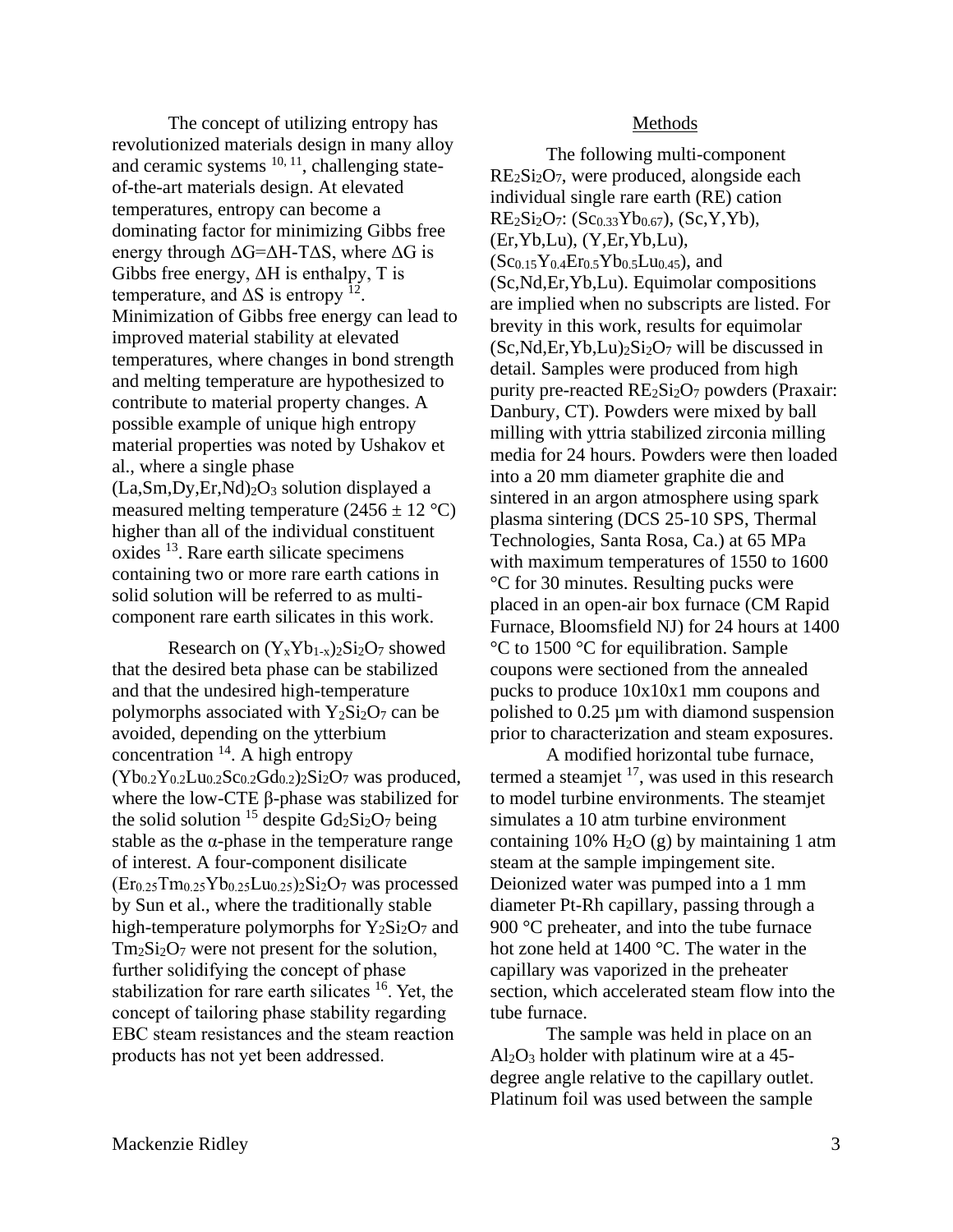and  $Al_2O_3$  holder to limit direct contact contamination. The test specimen was placed 1 mm away from the capillary exit in the furnace hot zone, where the proximity of the sample to the capillary outlet allowed for high-velocity steam to impinge upon the sample surfaces with a water vapor partial pressure of 1 atm, thus preventing tube furnace impurities from reacting with the sample regions of interest.

Gas velocities were experimentally controlled through input of the liquid water flow rate  $\left(\sim 2 \frac{\text{g}}{\text{min}}\right)$  and experimental setup geometry. ANSYS (Canonsburg, PA) computational fluid dynamics software was used to model the water vapor velocity distribution across the surface of the sample. A maximum velocity of ~240 m/s at 1400 °C was calculated for a 2 ml/min liquid water flow rate, as shown in Figure 3. ANSYS velocity maps were correlated to local depletion depths and microstructural features to a water vapor velocity.





Each  $RE_2Si_2O_7$  coupon was exposed to steam at 1400 °C for 125 hours. Sample mass was recorded before and after exposure (MS105DU, Mettler-Toledo, Columbus, OH). X-ray diffraction (XRD, Panalytical Empyrean X-ray diffractometer Westborough, MA) and scanning electron microscopy (SEM: FEI Quanta 650, Hillsboro, OR) with energy dispersive spectroscopy (EDS: Oxford Instruments, Abingdon, UK) were used for

analysis in plan view to determine surface reaction products. Coupons were then mounted in cross-section and polished through the center of the highest velocity impingement site for further SEM/EDS analysis to measure SiO<sup>2</sup> depletion depths and morphology changes. Cross-section SEM images were analyzed in ImageJ Analysis Suite (National Institutes of Health, Bethesda, Maryland). SiO<sup>2</sup> depletion depth measurements were taken around 70-110 µm apart across 2-7 mm cross section distances, depending on the region of interest.

Room-temperature thermal conductivity was measured via steady-state thermo-reflectance (SSTR) laser technique  $^{18}$ . SSTR utilizes a split-beam laser as both a steady-state heat source for the sample and as a subsequent probing laser to discern changes in the sample reflectance, where thermoreflectance was correlated to thermal conductivity through an aluminum thin film transducer deposited on the sample surfaces. Laser measurements of thermal conductivity allowed for measurement of inherent material thermal conductivities, without added effects from impurity phases, grain boundaries, cracks, or porosity. Samples were polished to less than 50 nm average surface roughness prior to aluminum deposition and SSTR measurements.

## Results

The starting microstructures of multicomponent  $RE_2Si_2O_7$  are presented on Figure 4, where all samples except for  $(Sc, Nd, Er, Yb, Lu)<sub>2</sub>Si<sub>2</sub>O<sub>7</sub>$  were single phase from SEM/EDS and XRD analysis.  $(Sc, Nd, Er, Yb, Lu)_{2}Si_{2}O_{7}$  was found to be multi-phase, consisting of both the β- and Gphases, where Er and Nd cations were concentrated in the G-phase. The G-phase is traditionally a high-temperature polymorph (Figure 2) implying that Er and Nd were phase-stabilized after processing and annealing.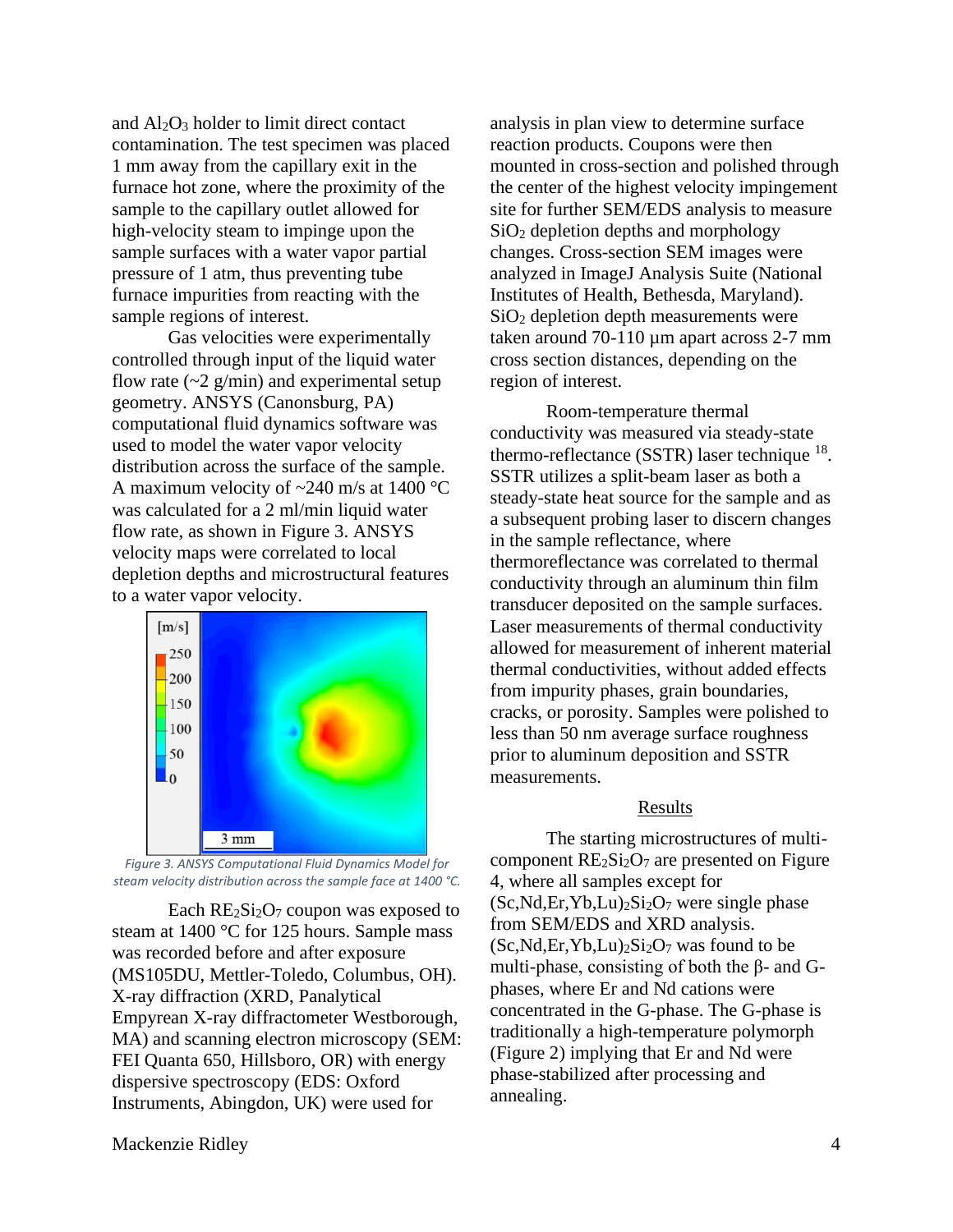### High-velocity Steam Exposures

Figure 5 displays XRD of  $(Sc, Nd, Er, Yb, Lu)<sub>2</sub>Si<sub>2</sub>O<sub>7</sub> before and after$ steam exposure. After steam exposure, the sample surface displayed XRD peaks corresponding to the  $X2$ -phase  $RE<sub>2</sub>SiO<sub>5</sub>$ , as shown by the  $Yb_2SiO_5$  reference pattern in green.



*Figure 5. XRD analysis of starting (Sc,Nd,Er,Yb,Lu)2Si2O<sup>7</sup> (black) and the same sample after steam exposure at 1400 °C and 125 hours, where an X2-phase RE2SiO<sup>5</sup> solid solution phase was present (blue).*

Backscattered electron SEM images of the sample surface are shown in Figure 6. Where local steam velocities were 180-200 m/s, the surface displayed a discontinuous layer of  $RE<sub>2</sub>O<sub>3</sub>$  on the surface, determined by EDS analysis. At local gas velocities of 100- 120 m/s, the initial formation of  $RE_2O_3$  was found on top of  $RE_2SiO_5$ . Finally, at local gas velocities of 60-80 m/s, a porous  $RE<sub>2</sub>SiO<sub>5</sub>$ phase was present on the surface, representative of the primary phase detected by XRD analysis.

EDS mapping of the

 $(Sc, Nd, Er, Yb, Lu)_{2}Si_{2}O_{7}$  cross-section after steam exposure for 125 hours at 1400 °C is presented in Figure 7 for a region where the local steam velocity was  $80-100$  m/s.  $RE<sub>2</sub>SiO<sub>5</sub>$ formation was verified with EDS, as shown by the porous and silicon-depleted product layer on the surface. The initial segregation of Nd

and Er cations remained present in the base material after testing, while the steam reaction product was uniquely a single-phase high entropy solid solution,  $(Sc, Nd, Er, Yb, Lu)<sub>2</sub>SiO<sub>5</sub>. Nd<sub>2</sub>SiO<sub>5</sub> is$ traditionally stable as  $X1$ -phase  $RE_2SiO_5$ <sup>19</sup>, which implies the high entropy steam reaction product stabilized the Nd cation as the present  $X2$ -phase  $RE<sub>2</sub>SiO<sub>5</sub>$ .

Cross-section SEM images of multiphase  $(Sc, Nd, Er, Yb, Lu)_{2}Si_{2}O_{7}$  after steam exposure for 125 hours at 1400 °C are shown in Figure 8, where local steam velocities were: a. 80-120 m/s, b. 150-180 m/s, and c. 200-240 m/s. At gas velocities greater than 130-150 m/s, the (Sc,Nd,Er,Yb,Lu)<sub>2</sub>SiO<sub>5</sub> product layer displayed sintering and densification which decreased the total reaction depth relative to the intermediate gas velocity range of 80-120 m/s. Material loss and cracking at the highest velocity steam impingement site were due to mechanical erosion for the high velocities. A summary of all measurements for each silicate material is presented on Table 3.

### Thermal Conductivity

Room temperature thermal conductivity values measured in this study and in the literature for single and multicomponent  $RE_2Si_2O_7$  are presented in Table 1 and Table 2. No measurements, calculations, or estimations of thermal conductivity were found for  $Nd_2Si_2O_7$  or  $Er_2Si_2O_7$ . The thermal conductivity of  $Lu_2Si_2O_7$  measured in this study  $(8.7 \pm 0.7)$  was double that of both measurements in the literature (4.4 W/mK <sup>20</sup> and 4.3 W/mK $^7$ ). Presented literature comparisons were performed by laser flash technique, which may include effects of impurity phases, grain boundaries, and porosity distribution.

*Table 1. Thermal conductivity, κ, of single cation RE2Si2O<sup>7</sup> compared to literature values.*

| $RE2Si2O7$    | $\kappa$ (W/mK), 25 | $\kappa$ (W/mK), 25 |
|---------------|---------------------|---------------------|
| RE, phase     | °C, This Study      | °C, Literature      |
| Sc, $\beta$ - | $9.3 \pm 0.5$       | 94                  |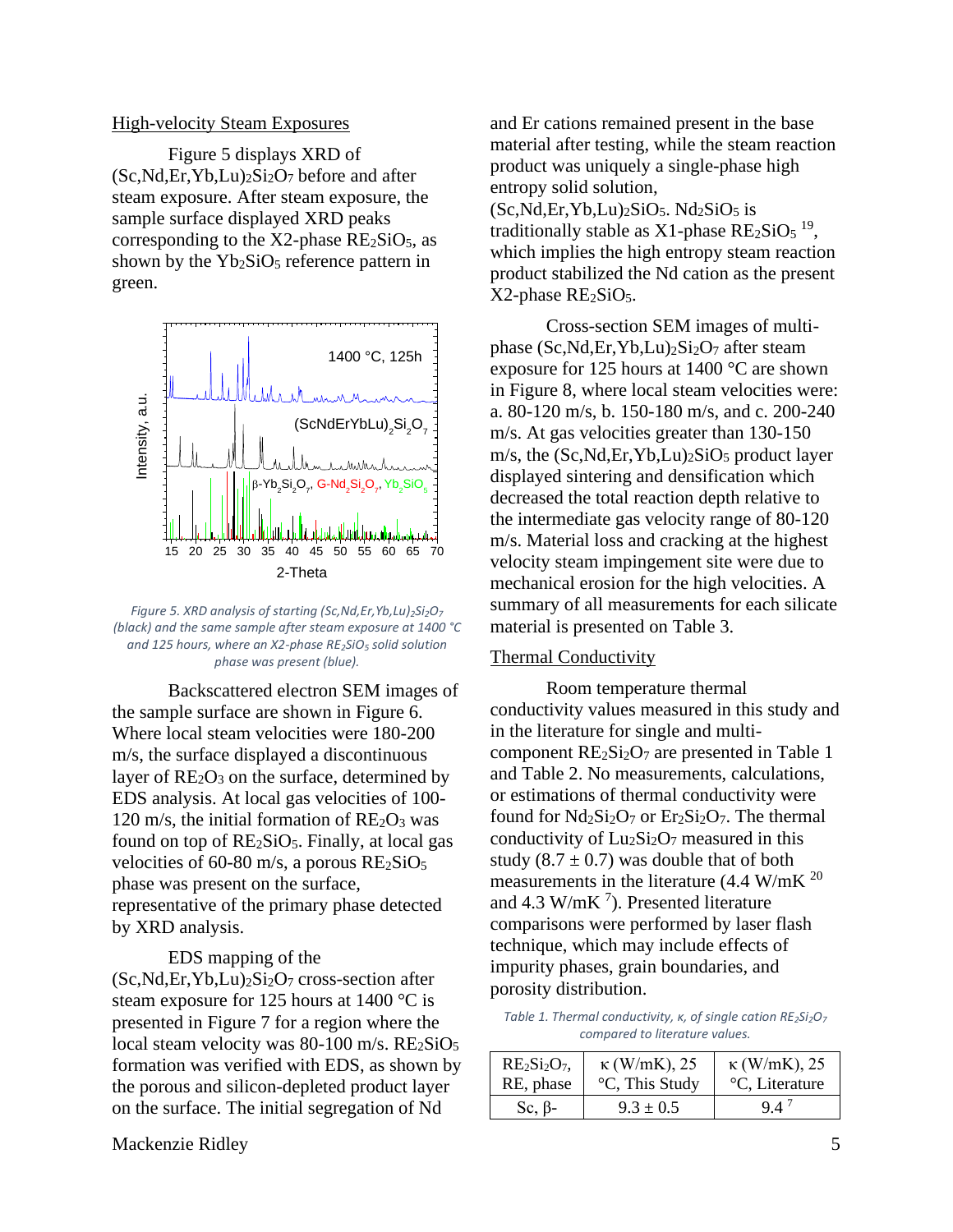| $Y, \beta$ -  | $6.3 \pm 0.5$ | $5.2^7$ , $5.4^{20}$                  |
|---------------|---------------|---------------------------------------|
| $Nd, A-$      | $1.2 \pm 0.2$ | Not available                         |
| $Er, \beta$ - | $4.6 \pm 0.4$ | Not available                         |
| $Yb, \beta$ - | $5.5 \pm 0.5$ | 4.3 <sup>7</sup> , 4.45 <sup>20</sup> |
| Lu, $\beta$ - | $8.7 \pm 0.7$ | 4.3 <sup>7</sup> , 4.4 <sup>20</sup>  |

| $RE2Si2O7$ , RE, phase                                    | $\kappa$ (W/mK), 25<br>°C, This Study |  |  |  |
|-----------------------------------------------------------|---------------------------------------|--|--|--|
| $(Sc_{0.33}Yb_{0.67}), \beta$ -                           | $3.0 \pm 0.3$                         |  |  |  |
| $(Sc, Y, Yb)$ , $\beta$ -                                 | $2.2 \pm 0.3$                         |  |  |  |
| $(Er, Yb, Lu)$ , $\beta$ -                                | $6.3 \pm 0.5$                         |  |  |  |
| $(Y, Er, Yb, Lu)$ , $\beta$ -                             | $4.3 \pm 0.4$                         |  |  |  |
| $(Sc_{0.15}Y_{0.4}Er_{0.5}Yb_{0.5}Lu_{0.45})$ , $\beta$ - | $2.5 \pm 0.3$                         |  |  |  |
| Analysis                                                  |                                       |  |  |  |

*Table 2. Thermal conductivity of multi-component RE2Si2O7.*

# High-velocity Steam Exposures

Steam exposure of multi-component  $(Sc, Nd, Er, Yb, Lu)_{2}Si_{2}O_{7}$  resulted in primarily a single phase  $RE<sub>2</sub>SiO<sub>5</sub>$  reaction product with small amounts of a discontinuous  $RE<sub>2</sub>O<sub>3</sub>$ phase at the highest gas velocities. While the base material was multi-phase, the primary reaction product was single phase within the resolution of EDS and XRD analysis. Both bulk  $Sc_2Si_2O_7$  and  $Nd_2Si_2O_7$  samples (data not shown in this work) were the only samples which did not form  $RE<sub>2</sub>SiO<sub>5</sub>$  as the primary steam reaction product. Instead, exclusively  $Sc_2O_3$  and  $Nd_{9,33}\Box_{0,67}Si_6O_{26}$  phases were present, respectively. The addition of Sc and Nd cations into the disilicate solution did not result in the formation of either excess  $RE_2O_3$ or the apatite phase, suggesting the steam reaction products for multi-component  $RE<sub>2</sub>Si<sub>2</sub>O<sub>7</sub>$  can be tailored through cation substitutions.

The sintering of the steam reaction products at gas velocities greater than 130-150 m/s occurred for all  $RE<sub>2</sub>Si<sub>2</sub>O<sub>7</sub>$  in this study except for  $Sc_2Si_2O_7$ , which reacted with steam to exclusively produce  $Sc<sub>2</sub>O<sub>3</sub>$  as the singular reaction product. This beneficial microstructural change allowed for most materials to display decreased steam reaction

depths in the more aggressive environment at the higher gas velocities. The lack of sintering of  $Sc_2O_3$  is presumably due to the high melting temperature of  $Sc_2O_3$  (2472 °C) relative to the  $RE_2SiO_5$  phase (1950-2000 °C).

Multicomponent RE2Si2O7 displayed average steam reaction depths comparable to their individual rare earth silicate constituents, as shown in Table 3. Thus, mixing of rare earth cations in solution did not result in large deviations from the average reaction depths of state-of-the-art EBC material,  $Yb_2Si_2O_7$ . Additionally, the impingement erosion depth was the lowest for the multi-phase  $(Sc, Nd, Er, Yb, Lu)<sub>2</sub>Si<sub>2</sub>O<sub>7</sub>$ , suggesting multiphase materials may show increased structural integrity under high velocity steam erosion. Future work should investigate the time, temperature, and velocity dependences for the steam reactions with presented materials to appropriately rank multi-component  $RE<sub>2</sub>Si<sub>2</sub>O<sub>7</sub>$ in terms of steam resistance.

### Thermal Conductivity

Figure 9 displays the ratio of the measured thermal conductivity divided by the rule of mixtures value on the y-axis, plotted against the standard deviation of the rare earth ionic radius on the x-axes. As the measured thermal conductivity decreases compared to the rule of mixtures, the ratio decreases below a value of one. Thermal conductivity was decreased to ~30% of the predicted rule of mixtures value for  $(Sc, Y, Yb)_{2}Si_{2}O_{7}$ , which displayed the largest amount of rare earth cation bond heterogeneity. A similar trend was also seen as part of this work for multicomponent  $RE_2SiO_5$ , presented elsewhere  $^{19}$ .

These results demonstrate that thermal conductivity can be most effectively tailored below the ROM value through further increasing the lattice heterogeneity. This trend has been validated in previous studies where deviations from a ROM thermal conductivity are attributed to phonon scattering from increased lattice disorder  $21-23$ . In this case,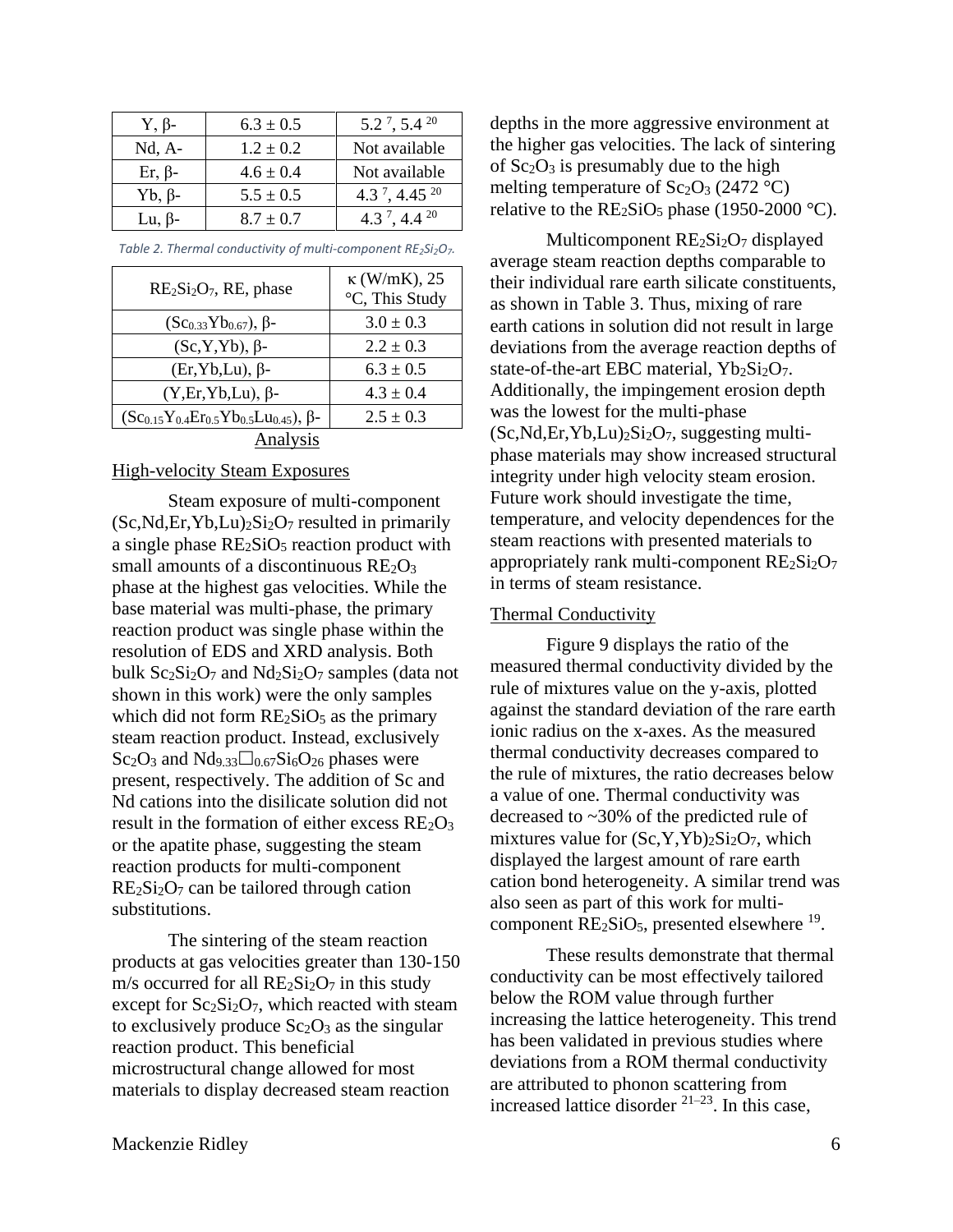disorder arises from rare earth cation mass and bonding heterogeneity.



*Figure 9. Ratio of measured thermal conductivities divided by the rule of mixtures thermal conductivities on the y-axis for multi-component RE2Si2O7, plotted against the standard deviation of rare earth ionic radius on the x-axis.*

### Conclusion

Multiple rare earth cation solutions were produced to analyze high-velocity steam resistance and to tailor thermal conductivity for multi-functional thermal/environmental barrier coating systems. The steam resistance of multi-phase  $(Sc, Nd, Er, Yb, Lu)_{2}Si_{2}O_{7}$  was

discussed in detail. The two-phase stabilization of a low CTE G- and β- RE2Si2O7 phases was achieved prior to steam testing. Upon steam testing, a solid solution  $RE<sub>2</sub>SiO<sub>5</sub>$ reaction product phase was present, where Nd2SiO5, typically the high CTE X1-phase  $RE<sub>2</sub>SiO<sub>5</sub>$ <sup>19</sup>, was phase stabilized as the low CTE  $X2$ -phase  $RE<sub>2</sub>SiO<sub>5</sub>$ . Additionally, the introduction of both Sc and Nd cations did not result in detrimental formation of  $Sc<sub>2</sub>O<sub>3</sub>$  or Nd silicate apatite reaction products, as was observed with bulk single phase  $Sc_2Si_2O_7$  and  $Nd<sub>2</sub>Si<sub>2</sub>O<sub>7</sub>$ , respectively. The thermal conductivity of multicomponent  $RE<sub>2</sub>Si<sub>2</sub>O<sub>7</sub>$ was rapidly decreased through increasing lattice disorder, where rare earth cations of disparate mass and ionic radii were mixed in solution to promote phonon dispersion along the crystal lattice. The results presented here suggest that  $RE_2Si_2O_7$  can be tailored with desired low thermal conductivity, and that phase-stabilization of both the bulk EBC material and its steam reaction product can be utilized for controlling the EBC-steam reaction process. Multi-component  $RE_2Si_2O_7$ should thus be considered as next-generation T/EBC materials for turbine applications.



*Figure 4. Starting microstructures of multi-component RE2Si2O7, for RE = a. (Sc0.33Yb0.67), b. (Sc,Y,Yb), c. (Er,Yb,Lu), d. (Y,Er,Yb,Lu), e. (Sc0.15Y0.4Er0.5Yb0.5Lu0.45), and f. multi-phase (Sc,Nd,Er,Yb,Lu).*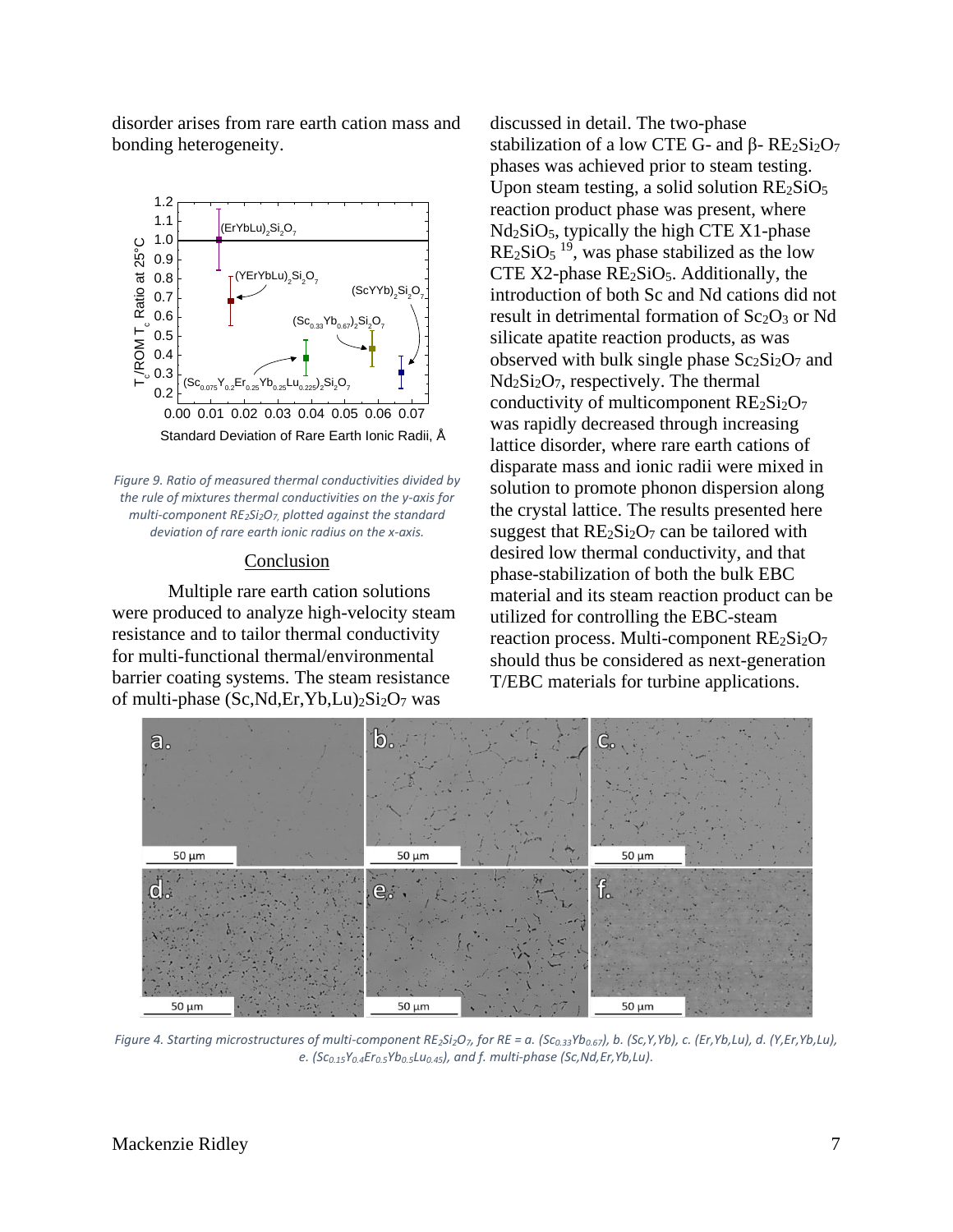

*Figure 6. Plan view of (Sc,Nd,Er,Yb,Lu)2Si2O<sup>7</sup> after steam exposure for 125 hours at 1400 °C, where local steam velocities were: a.*  180-200 m/s (discontinuous RE<sub>2</sub>O<sub>3</sub> layer on surface), b. 100-120 m/s (Initial RE<sub>2</sub>O<sub>3</sub> formation on porous RE<sub>2</sub>SiO<sub>5</sub>), and c. 60-80 *m/s (porous RE2SiO<sup>5</sup> was present as the primary steam reaction product).* 



*Figure 7. EDS mapping of (Sc,Nd,Er,Yb,Lu)2Si2O<sup>7</sup> cross-section after steam exposure for 125 hours at 1400 °C and steam velocity 80-100 m/s, where the porous steam reaction product (RE2SiO5) formed as a solid solution of all rare earth cations.*



*Figure 8. Cross-section SEM images of multi-phase (Sc,Nd,Er,Yb,Lu)2Si2O<sup>7</sup> after steam exposure for 125 hours at 1400 °C, where local steam velocities were: a. 80-120 m/s, b. 150-180 m/s, and c. steam impingement site, 200-240 m/s.* 

*Table 3. Specific mass loss and reaction depths for single cation and multi-component RE2Si2O<sup>7</sup> after steam exposure for 125h at*  1400 °C. \*Sc2Si2O7 reaction depth was averaged over the entire 80-200 m/s steam velocity range for exclusively Sc2O3 formation. *<sup>+</sup>Nd2Si2O<sup>7</sup> reaction depths are presented exclusively for Nd9.330.67Si6O<sup>26</sup> formation.*

| $RE2Si2O7$<br><b>RE</b> | <b>Average Reaction</b><br>Depth, $80-115$ m/s, $\mu$ m | <b>Average Reaction</b><br>Depth, 150-200 m/s, µm | Impingement Depth,<br>200-235 m/s, $\mu$ m |
|-------------------------|---------------------------------------------------------|---------------------------------------------------|--------------------------------------------|
| Sc                      | $44 \pm 2$ *                                            | $44 \pm 2$ *                                      | $241 \pm 10$                               |
| Nd                      | $155 \pm 5$ +                                           | $142 \pm 7$ <sup>+</sup>                          |                                            |
| Er                      | $50 \pm 3$                                              | $16 \pm 3$                                        | $42 \pm 7$                                 |
| Yb                      | $51 \pm 2$                                              | $22 \pm 3$                                        | $37 \pm 6$                                 |
| Lu                      | $32 \pm 2$                                              | $22 \pm 3$                                        | $90 \pm 4$                                 |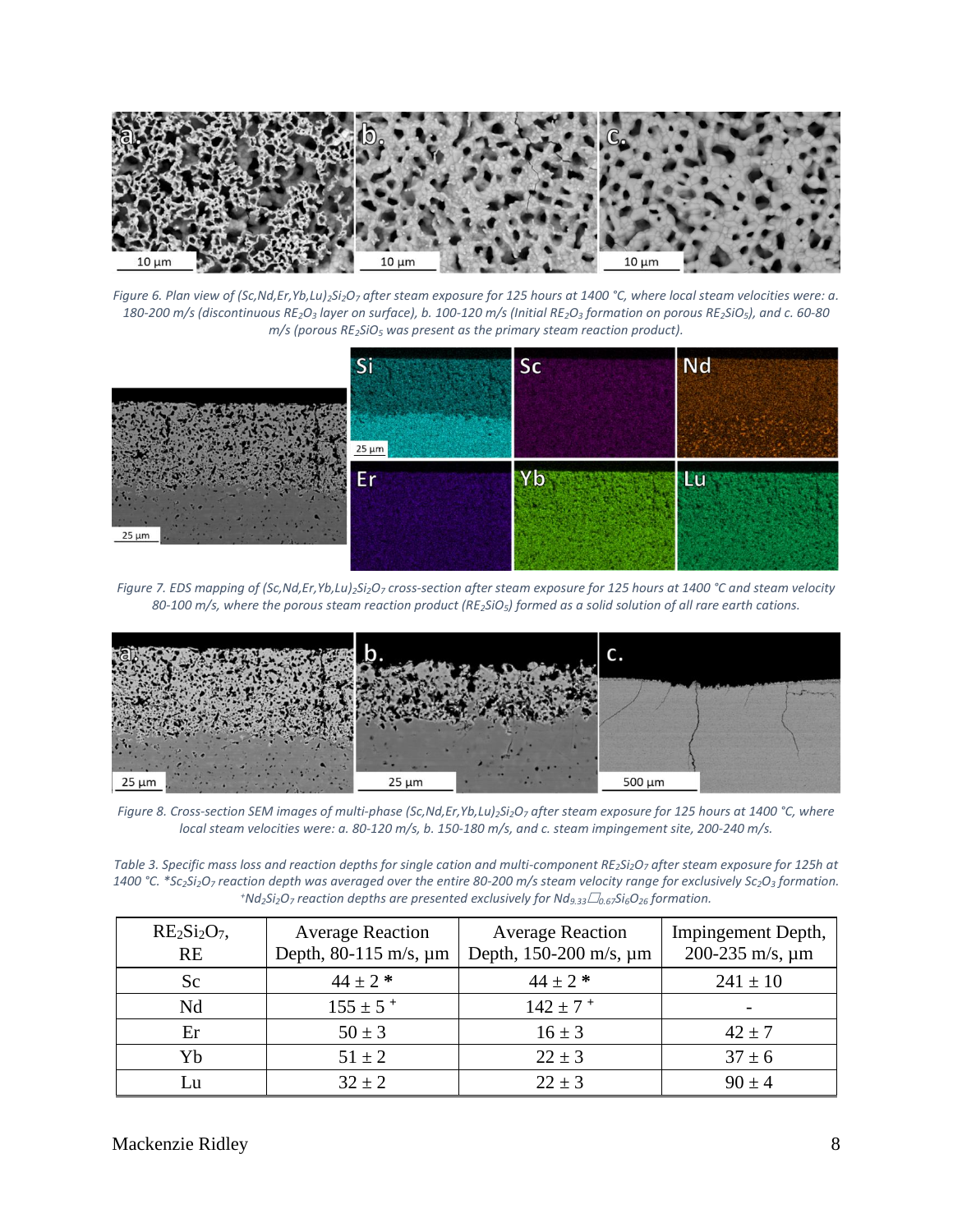| (Sc, Y, Yb)          | $45 \pm 2$ | $38 \pm 3$ | $100 \pm 23$ |
|----------------------|------------|------------|--------------|
| (Er, Yb, Lu)         | $41 \pm 1$ | $26 \pm 5$ | $53 \pm 12$  |
| (Y, Er, Yb, Lu)      | $39 \pm 2$ | $18 \pm 3$ | $57 \pm 8$   |
| (Sc, Nd, Er, Yb, Lu) | $47 \pm 3$ | $29 \pm 8$ | $33 \pm 16$  |

## Acknowledgements

This work was supported by the National Science Foundation DMREF: Collaborative Research: GOALI: Accelerating Discovery of High Entropy Silicates for Extreme Environments (Dr. Elizabeth Opila, Dr. Patrick Hopkins, Dr. Jon Ihlefeld, Dr. Cormac Toher), Award #1921973, the Virginia Space Grant Consortium 2020-2021 graduate fellowship, and the Nanoscale Materials Characterization Facility at the University of Virginia.

### **References**

- 1. Steibel J, Ren Z, Singh G, Misra A, Lee KN, van Roode M. Ceramic matrix composites taking flight at GE aviation. *American Ceramic Society Bulletin*. 2019;(98):30–33.
- 2. Olesinski RW, Abbaschian GJ. The C−Si (Carbon-Silicon) System. *Bulletin of Alloy Phase Diagrams*. 1984;(5):486–489.
- 3. Opila EJ, Smialek JL, Robinson RC, Fox DS, Jacobson NS. SiC Recession Caused by SiO<sup>2</sup> Scale Volatility under Combustion Conditions: II, Thermodynamics and Gaseous-Diffusion Model. *Journal of the American Ceramic Society*. 1999;82(7):1826–1834.
- 4. Felsche J. Rare Earth Silicates with the Apatite Structure. *Journal of Solid State Chemistry*. 1972;5:266–275. https://doi.org/10.1016/0022- 4596(72)90039-4
- 5. Hoai Le T, Tang K, Arnout S, Malfliet A, Blanpain B, Guo M. Thermodynamic assessment of the  $Nd_2O_3$ -CaO-SiO<sub>2</sub> ternary system. *Calphad*. 2016;55:157– 164.

https://doi.org/10.1016/j.calphad.2016.08. 006

- 6. Toropov NA, Galakhov FYa, Konovalova SF. *Bull Acad Sci USSR, Div Chem Sci*. 1961;8:1271–1277.
- 7. Turcer LR, Padture NP. Towards multifunctional thermal environmental barrier coatings (TEBCs) based on rareearth pyrosilicate solid-solution ceramics. *Scripta Materialia*. 2018;154:111–117. https://doi.org/10.1016/j.scriptamat.2018.0 5.032
- 8. Opila EJ, Hann RE. Paralinear Oxidation of CVD SiC in Water Vapor. *Journal of the American Ceramic Society*. 1997;80(1):197–205. https://doi.org/10.1111/j.1151- 2916.1997.tb02810.x
- 9. Ferber MK, Lin HT. Environmental Characterization of Monolithic Ceramics for Gas Turbine Applications. *Key Eng Mat*. 2005;287:367–380. https://doi.org/10.4028/www.scientific.net /KEM.287.367
- 10. Gild J, Braun J, Kaufmann K, *et al.* A High-entropy Silicide: (Mo0.2Nb0.2Ta0.2Ti0.2W0.2)Si2. *Journal of Materiomics*. 2019;5(3):337–343. https://doi.org/10.1016/j.jmat.2019.03.002
- 11. Miracle DB, Senkov ON. A critical review of high entropy alloys and related concepts. *Acta Materialia*. 2017;122:448– 511.
- 12. DeHoff R. Thermodynamics in Materials Science, Second Edition. CRC Press; 2006
- 13. Ushakov SV, Hayun S, Gong W, Navrotsky A. Thermal Analysis of High